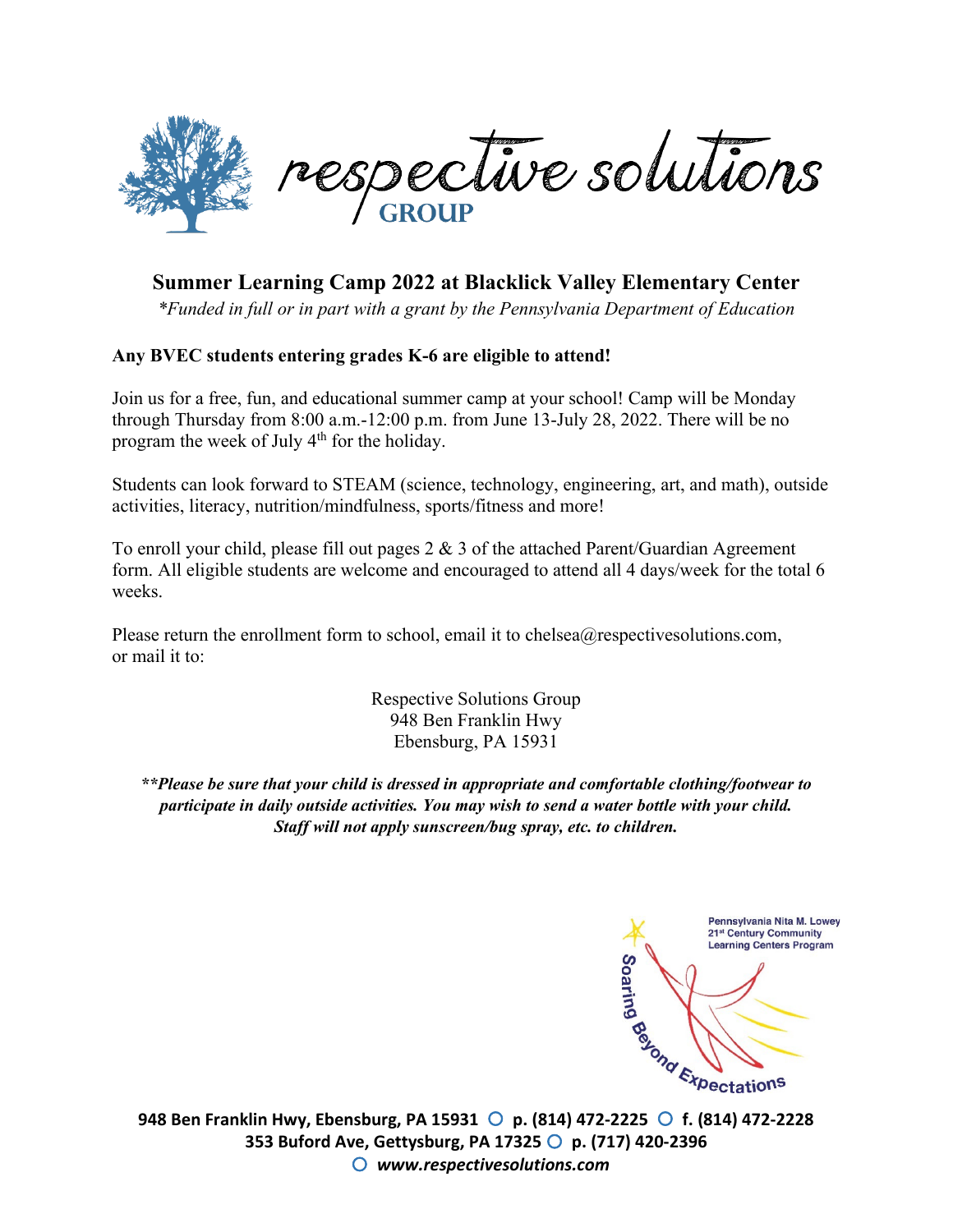

PESDECUVE SUUWWWW respective solutions



**Parent/Guardian Agreement Form** 

### **Child's Name:** \_\_\_\_\_\_\_\_\_\_\_\_\_\_\_\_\_\_\_\_\_\_\_\_\_\_\_\_\_\_\_\_\_\_\_\_\_\_\_\_\_\_\_\_\_\_\_\_\_\_\_\_

**T-Shirt Size:** \_\_\_\_\_\_ -

#### **By completing and signing this form, you are agreeing to the following terms:**

- 1. I authorize the persons listed on this form as the emergency contacts for my child while enrolled in Respective Solutions Group's (RSG) summer camp/program. I understand that my child will only be released to these persons, and that my child must be signed out from program. I understand that persons attempting to pick up my child may need to provide identification to RSG staff.
- 2. I understand that program staff will apply minor First Aid (bandages/icepacks) to my child but cannot dispense oral medications. Staff will contact parents/guardians if First Aid is necessary. I give consent for RSG to seek emergency medical care if necessary.
- 3. I have full knowledge of the nature and extent of the COVID-19 health risks inherent in participating in RSG activities. I, on behalf of myself and the named student, am voluntarily assuming said risks and agree to give consent of participation which may include social distancing, wearing a face covering and temperature checks. I understand that in the event of my child having any symptoms, I will be notified and will immediately pick my child up from program.
- 4. I understand that the summer camp has the same expectations for student behavior as the school, and that attending any RSG program is a privilege and is voluntary.
- 5. I give permission for RSG staff to obtain the following information for my child: PA Secure ID, school attendance and tardiness data; state assessment data (PSSA, Keystone, etc.); report card grades; school discipline data; data collected by clearance-earning Saint Francis University students offering academic or positive behavior learning opportunities; and feedback from teachers and administrators to comply with grant reporting requirements, with the understanding that this information will be kept confidential.
- 6. I give permission for RSG to take pictures and video of my child during the summer camp with the understanding that these images may be used for: projects/display boards; student yearbooks; RSG's website/Facebook/Twitter pages; in the local newspapers and shared with RSG partners/collaborators.
- 7. I understand that if school is canceled or dismisses early, there will be no program that day. If RSG chooses to cancel program, staff will notify parents/guardians, as soon as possible, via \*Remind.
- 8. \*I agree to have the first two listed emergency contacts' cell phone number and email address added to the RSG Remind class to receive important announcements, reminders, and updates.

#### **Summer camp is scheduled for Monday, Tuesday, Wednesday & Thursday (no program on Friday or the week of July 4th)***.* **Please check the weeks that your child will attend:**

| <b>Week 1 (June 13-16)</b>                                          |                                                                                     | <b>Week 2 (June 20-23)</b>          | <b>Week 3 (June 27-30)</b> |                               |  |  |
|---------------------------------------------------------------------|-------------------------------------------------------------------------------------|-------------------------------------|----------------------------|-------------------------------|--|--|
| <b>Week 4 (July 11-14)</b>                                          |                                                                                     | <b>Week 5 (July 18-21)</b>          | <b>Week 6 (July 25-28)</b> |                               |  |  |
| Demographic information (this is only used for reporting purposes): |                                                                                     |                                     |                            |                               |  |  |
| Child's gender:                                                     | Male                                                                                | Female                              | Other:                     |                               |  |  |
| Child receives learning support services:                           |                                                                                     | Yes                                 | N <sub>0</sub>             |                               |  |  |
| Child's race/ethnicity (check one or more):                         |                                                                                     | Hispanic/Latino                     |                            | American Indian/Alaska Native |  |  |
| <b>Black or African American</b>                                    |                                                                                     | Native Hawaiian or Pacific Islander |                            | White<br><b>Asian</b>         |  |  |
| Rev 4/5/2022                                                        | *Funded in full or in part with a grant by the Pennsylvania Department of Education |                                     |                            | Page 1                        |  |  |